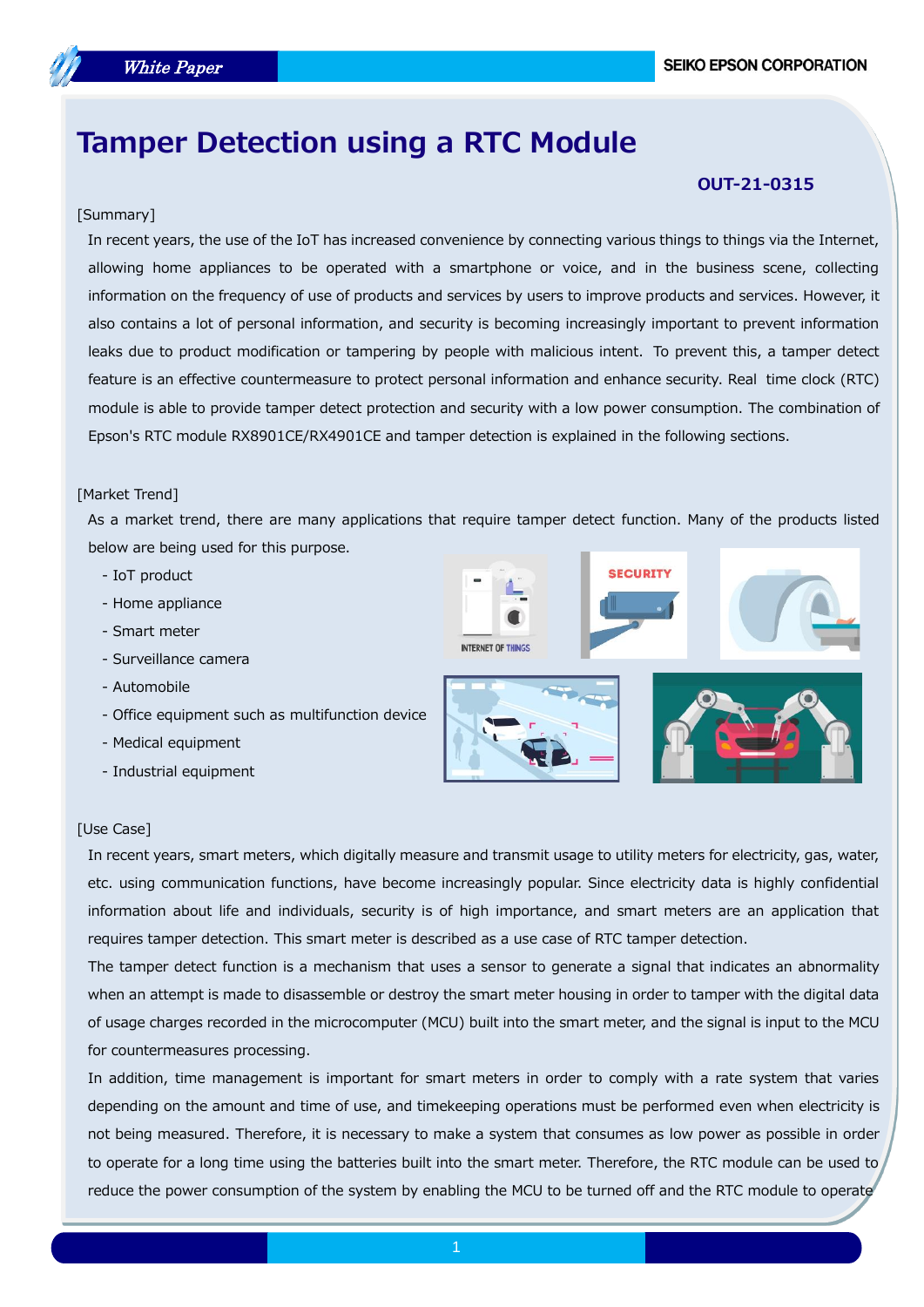# White Paper

with lower power consumption than the MCU. The RTC module can receive an abnormal signal from a sensor and record the time when the abnormality occurred as time stamp data in the RTC module. The RTC module can notify the MCU that an abnormality has occurred.

Figure 1 shows an example of the tamper detect function. When an abnormality occurs, such as the cover of the smart meter being opened or the meter being removed, the abnormal signal from the sensor is input to the EVIN pin for event input of the RTC module. The time when this abnormal signal occurs is recorded in the RTC module's built-in memory as time stamp information. In addition, the RTC module's interface (I/F) pins can output an interrupt signal to the system's MCU to indicate the occurrence of an abnormality and output the time stamp information.



Figure 1 Example of tamper detect function

Epson's RX8901CE RTC module for I<sup>2</sup>C-Bus I/F can use up to 3 pins, and can input the output of each sensor to EVIN1 to EVIN3 separately and record the time stamp in memory, so it is possible to distinguish which sensor has failed. In the RX4901CE RTC module for SPI-Bus I/F, the maximum number of EVIN pins that can be used is 2. In addition, the RX8901CE/RX4901CE allows the user to select either direct mode or FIFO mode for the time stamp memory configuration. In the direct mode, a memory dedicated to each EVIN pin is prepared, so the time stamp of

each individual sensor can be read out directly. FIFO mode records the time stamps of all EVIN pins in a single memory. This means that the time stamps of individual sensors cannot be distinguished until all time stamps are read out, but it allows for maximum memory usage. In Figure 1, the direct mode is selected.

#### [Features of the RTC module]

The RX8901CE/RX4901CE is a DTCXO (Digital Temperature Compensated X'tal Oscillator: a crystal oscillator / oscillator circuit with a function to compensate for changes in the frequency of a crystal unit with respect to temperature), with multiple functions including a power switch and up to 32 time stamps are available. Additional features includes frequency accuracy of  $\pm 5 \times 10^{-6}$  /  $+105$  °C, backup current consumption of 240 nA (Typ.), and up to 3 EVIN pins that can be used for direct event inputs, provides a highly integrated solution.

Equipped with a 32.768 kHz DTCXO